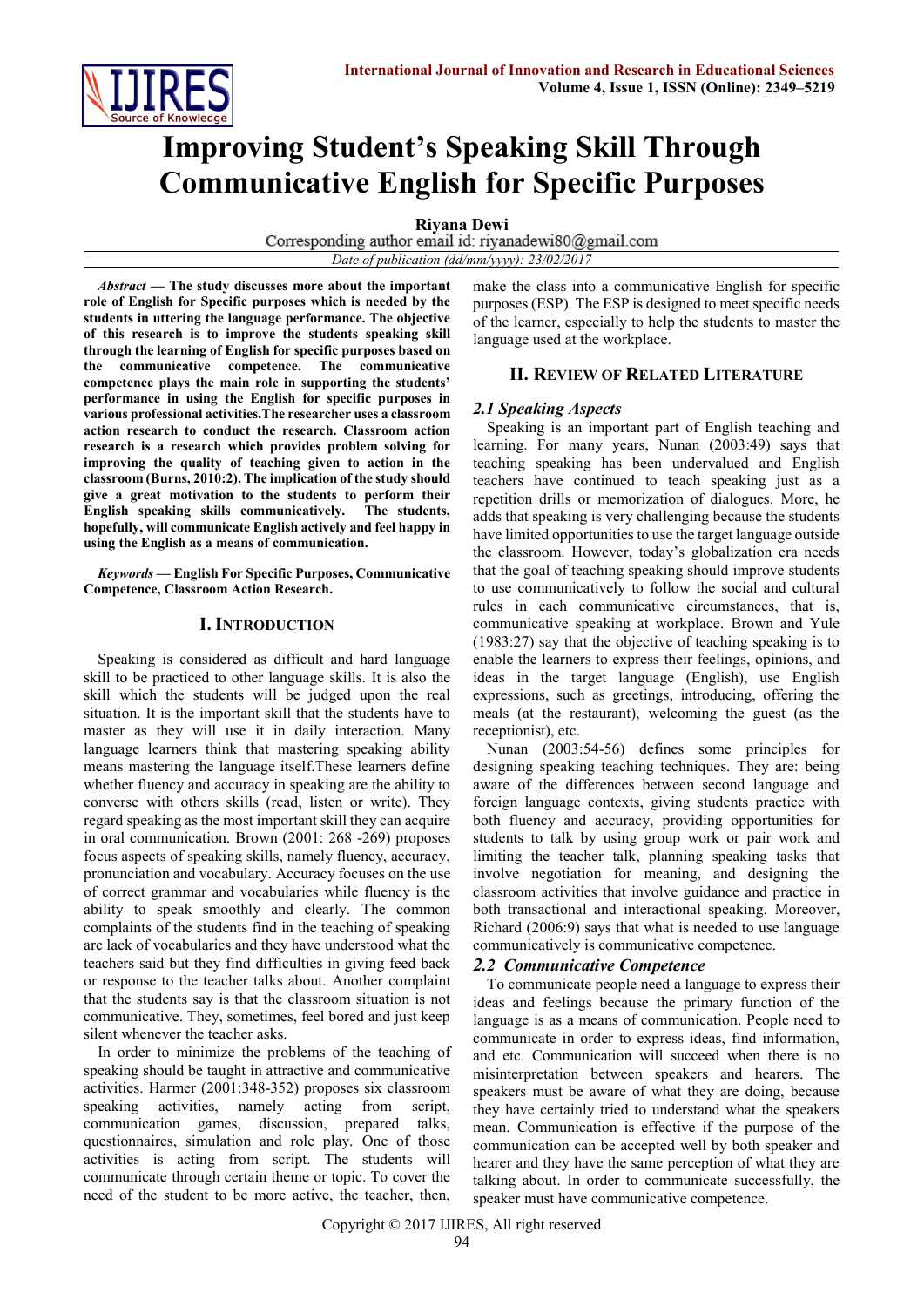

According to Celce-Murcia, et al. (1995) the communicative competence covers (a) discourse competence; it refers to competence refers to the selection, sequencing, and arrangement of words, structures, and utterances to achieve a unified spoken message. The subareas of discourse competence are cohesion, deixis, coherence, and generic structure; (b) linguistic competence. It refers to linguistic aspects of phonological, lexical, morphological and syntactic; (c) sociocultural competence. It deals with the speaker's pragmatic knowledge, i.e. how to express messages appropriately within the overall social and cultural context of communication. It describes the three aspects, namely sociocultural factors, stylistic appropriateness and cultural factor;(d) strategic competence. It refers to specific behaviors or thought processes that students use to enhance their own L2 learning. It includes cognitive, metacognitive and memory related; (e) interactional competence. It describes about actional competence, conversational competence and non verbal/paralinguistic competence; and (f) formulaic competence. It refers to to those fixed and prefabricated chunks of language that speakers use heavily in everyday interactions.



Gambar 1. representation of communicative competence in Celce-Murcia et al.  $(1995:10)$ 

# *2.3 English For Specific Purpose*

ESP is a relatively new discipline within Applied Linguistics that bids a new learner-centered approach to English language teaching whose methodology is based on the specific needs of the learner. Kennedy and Bolitho  $(1984: 3)$  point out that ESP is based on  $\alpha$  an investigation of the purposes of the learner and the set of communicative needs arising from these purposes". ESP is learning and learner oriented, with a conception and preference for communicative competence. Hutchinson and Waters (1994:16) described that English for specific purposes can be further subdivided into two main types of English for specific purposes differentiated according to whether the learner requires English for academic study or for work or training (EOP/EVP/VESL: English for Occupational Purposes/English for Vocational Purposes/Vocational English as a Second Language.

Organizing the English for specific purposes is very important step to achieve a satisfying goal in the course. The term 'specific' in ESP refers to a specific purpose for which English is learnt and teacher should be familiar with. Moreover, Hutchinson and Waters (1992: 22) described that the language description for ESP involve questions, e.g: What topic areas will need to be covered?, What does the student need to learn?, What aspects of language will be needed and how will they be described?. Dudley-Evans and St. John (1998:145-146) discuss criteria for English for specific purposes course design and put forward useful steps for ESP teachers and course designers to consider. They list the concerns surrounding course design in the form of the following questions:

- 1. Should the course be intensive or extensive?
- 2. Should the learners performance be assessed or nonassessed?
- 3. Should the course deal with immediate needs or with delayed needs?
- 4. Should the role of the teacher be that of the provider of knowledge and activities, or should it as facilitator of activities arising from learners expressed wants?
- 5. Should the course have a broad focus or narrow focus?
- 6. Should the course be pre-study or pre-experience or run parallel with the study or experience?
- 7. Should the materials be common-core or specific to learners study or work?
- 8. Should the group taking the course be homogenous or should it be heterogeneous?
- 9. Should the course design be worked out by the language teacher after consultation with learners and the institutions, or should it be subject to a process of negotiation with the learner?

## **III. RESEARCH METHODOLOGY**

The research design applied in this study is classroom action research (CAR). It is a practical study that is used to increase the quality of teaching and learning activity. CAR focuses on problem solutions, personal problem of the teachers themselves. Anne Burns (2010:2) defines action research as the study of a social situation with a view to improving the quality of action within it. It aims to feed practical judgement in concrete situation. The fundamental aim of action research is to improve practice rather than to produce knowledge. Action research can be conducted by teacher researchers, principles, school counselors, or other stakeholder in the teaching and learning environment to gather information in order to gain effective positive changes on educational practice (Mill, 2003:5). The classroom action research employed in this study followed a series of steps or in cycles as proposed by Kemmis & Mc Taggart (1988:11) which basically comprises four stages: plan, act, observe, and reflect.

Prior to the implementation of the CAR, the study did through procedural step which begin with the preliminary study in search for identifying the real problems in the teaching and learning English. Suyanto (2008) states that a preliminary study starts from sense of dissatisfaction of the present practice which bears problems of teaching and learning. The problems are identified, analyzed and formulated to search for alternative solutions.

*a. Planning*

Preparing the lesson plans or teaching scenarios, instructional materials and media for the teaching of speaking through communicative English for specific purposes and setting up the criteria of success.

## *b. Observing*

Collecting data about the effects of the implementation of

Copyright © 2017 IJIRES, All right reserved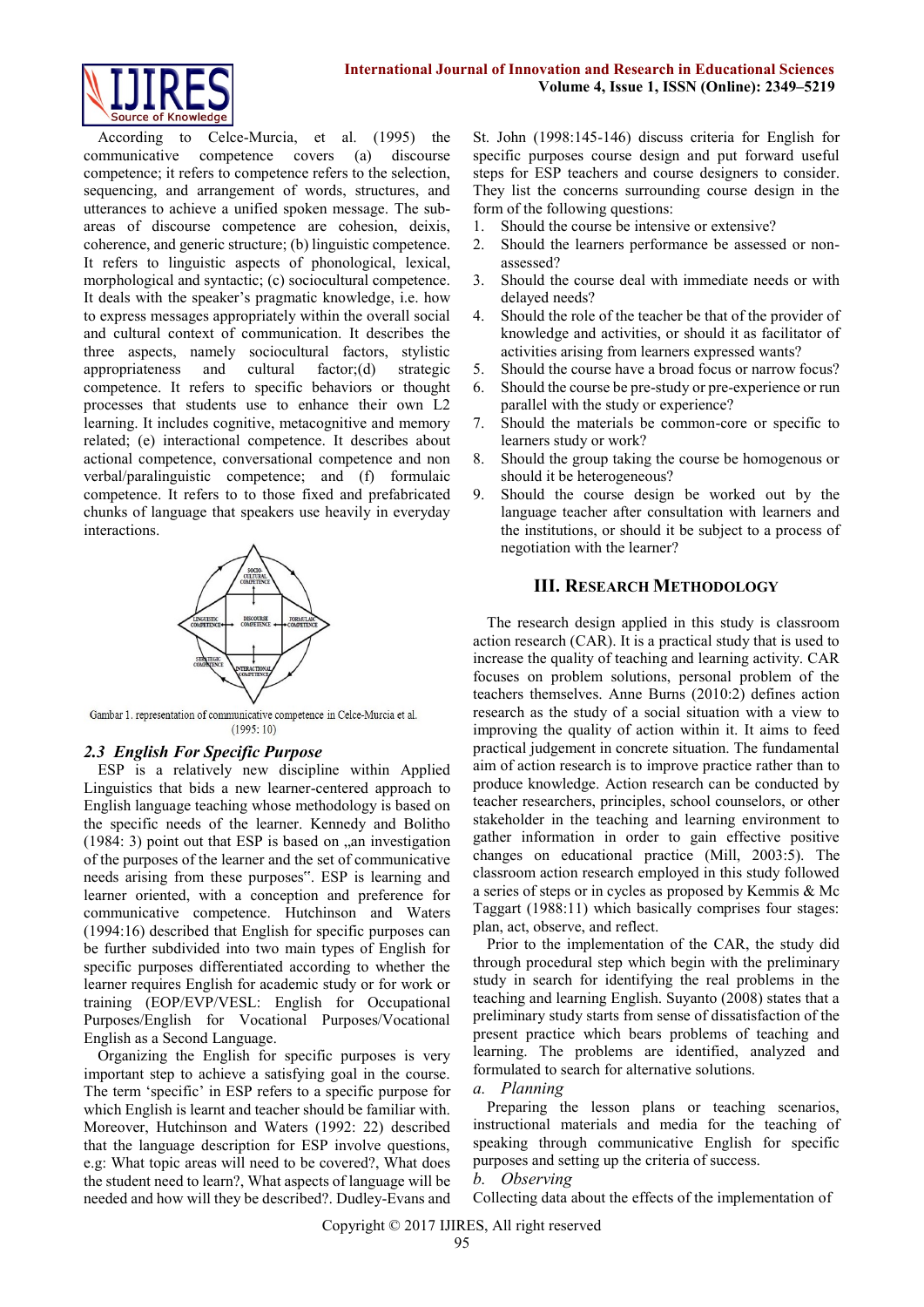

communicative English for specific purposes in teaching speaking and evaluating the criteria of success and data source based on the implementation.

## *c. Implementing*

Carrying out the teaching learning process based on the lesson plan in teaching speaking through communicative English for specific purposes.

# *d. Reflecting*

All relevant data related to the the effects of the strategy are analyzed accordance with the criteria of success and the result of reflection of the first cycle is used as the basis of making decision whether the action is continued to the next cycle or stopped.

# **IV. FINDING AND DISCUSSION**

# *a. Research Finding of Cycle I*

The situation in the classroom during the teaching and learning process before using communicative English for specific purposes was pasive and fed up. Students had low motivation and they did not have any positive attitude as the learning mostly about memorization. The planning of cycle I was devised ahead to the implementation stage. The planning was established as the response to the preliminary study. This cycle covered six meetings. Each of the meeting started with *pre activity, whilst activity, and post activity.* 

# *For example:*

#### **MEETING 1**

#### *a) Pre activity*

Pre activity was done to arouse the students' interest. Beginning the class with greeting the students and following with simple questions. All the questions were answered by the students. The questions mosly about the tourism and hotel as it was the English for specific purposes. One of the students was asked what he knew about tourism.

*"tourism takled about travelling. Last year I have a study tour. I go to Bali when I was in Senior High School.....I am never forget my experience."*

The pre activity was ended by giving appause to that student who was able to tell the class with his knowledge although he was not fluent in speaking.

*b) Whilst activity*

In the main activity, the student presented of introducing his/herself. It was then followed by a small talk and questioning about the his/her introduction.

*"My name is Maaruf, I come from Kendal, I have one brother and I am very happy. I am 18 years old and I love you all..."*

After giving applause to Maaruf, the teacher performed the role model of how to introduce ourselves in a very communicative way.

## *c) Post activity*

Finally, the class was ended by asking the students to continue how to introduce themselves in a

communicative wasy as the example given and to keep practicing at home.

**MEETING 2**

## *a) Pre activity*

In order to arouse the students' motivation, the activity was started by reviewing the previous materials. The questions were formulated in the teaching and learning activities.

## *b) Whilst activity*

Discussing the previous task was letting the students to continue the performance in speaking activity indicating the solution of the problems of the fluency and accuracy. This activity was done in group of two. The class was then continued by comprehending the whole performance, identifying the vocabularies and grammar of their content of speaking.

*c) Post activity*

In the last section of meeting 2, the researcher gave the students reinforcement to what they did. It was aimed at motivating the students to keep learning. Asking the students' opinion and experience about the class that day was done as a reflection for future performance.

Based on the result of the observation during the implementation of the srategy for six meetings in Cycle I, it showed that the average percentage of the students' involvement during the speaking process achived 74.4% or fair level. However, the researcher and observer appreciated the students' performance with fulfill the criteria of fair fluency and accuracy. In terms of language spoken, fluency, accuracy and content, it can be categorized well.

The reflection phase was done after all data during the teaching and learning process and the result of the students' speaking were performed. Referring to the criteria of success set up in the study, the researcher formulated three main aspect to analyze to the teaching learning speaking through a communicative English for specific purposes. They were students' involvement towards the class activities, the students' achievement in speaking performance, and the average scores they achieved.

Table 1 The recapitulation of Cycle I

| Meeting             | Percentage | Category          |
|---------------------|------------|-------------------|
|                     | 75%        | Good              |
| 2                   | 75%        | Good              |
|                     | 87.5%      | Good              |
|                     | 54.5%      | Fair              |
|                     | 66.7%      | Fair              |
|                     | 87.5%      | Good              |
| Average             | 74.4%      |                   |
| Criteria of success | 75%        |                   |
| Successful/Fail     | Fail       | Do the next cycle |

# *b. Research Finding of Cycle II*

In the cycle II, many revision were made. Since the action of cycle I had not yet met the criteria of success in which the effect to the action did not give a significant change on the students' speaking ability. Buiding the students' knowledge upon fluency and accuracy was done through strengthening the students' mastery on grammar and vocabularies and also the bravery of participation in the speaking class. Group work of two or four was modified into pair work. It was done following the students' demand

Copyright © 2017 IJIRES, All right reserved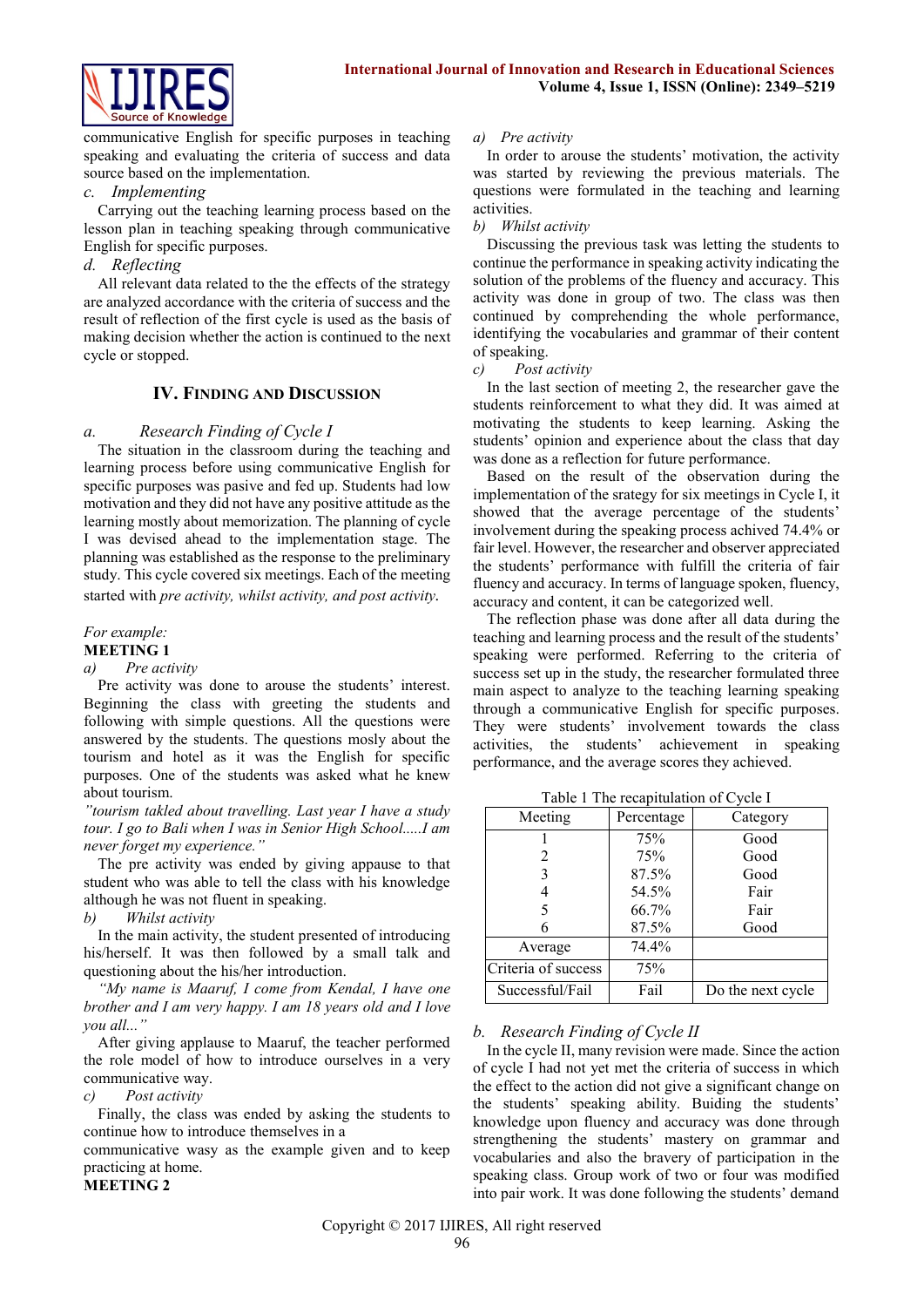

through the replies on the questionnaire of cycle I. Treating the students personally was done to help the students be active and brave to speak English communicatively. The teaching learning activities of cycle II were arranged through four meetings.

Analysis of the action was intended to discuss the findings during the implementation of the strategy. The analysis was based on the findings derived from the data obtained from the observation checklist, field notes, and questionnaires address to the students. The result of analysis became the basic reflection to determine whether the action was continued to next cycle or not by considering criteria of success formulated in the beginning of the study.

After cycle II ended, it was found that the students' awareness towards speaking process increased through the modification of the strategy in cycle II. It was indicated by the facts that the students' involvement during the teaching and learning process was quite high. The results of the students' response to questionnaires showed that their motivation in learning speaking by using a communicative English for specific purpose, clasically, was high. The other finding was that most students looked active and brave to proceed the speaking class. As a result, they were so enthusiastic to do the task given by the teacher.

Referring to the students' performance, the researcher found that the students had similar errors as they made in the previous cycle. However, the students' performance on cycle II were much better than those they did in cycle I. Analysis on the criteria of success was done after analyzing the collected data of the implementation of the strategy in the teaching and learning process and the result of the students' activity in cycle II.

| Meeting             | Percentage | Category       |
|---------------------|------------|----------------|
|                     |            |                |
|                     | 87.5%      | Good           |
| 2                   | 75%        | Good           |
| 3                   | 67%        | Fair           |
|                     | 80%        | Good           |
| Average             | 74.4%      |                |
|                     |            |                |
| Criteria of success | 75%        |                |
|                     |            |                |
| Successful/Fail     | Successful | Stop the cycle |
|                     |            |                |

Table 2 The recapitulation of Cycle II

# **V. CONCLUSIONS AND SUGGESTIONS**

## *a. Conclusions*

Based on the research findings and discussions of the study, it can be inferred that the ability of the LPK students in speaking skill was improved through a communicative English for specific purposes. The speaking process approach keeps the students brave to express their ideas and experiences in the real situation. Speaking process gives the students opportunity to experience meaningful interaction to share and communicate their ideas and the use of communicative English for specific purposes implemented in this study has a positive impact on the improvement of the students' speaking skill. The implementation reveals some strength of communicative English for specific purposes and bravery of speaking process,

- (1) communicative English for specific purposes generate the ideas and experiences,
- (2) it helps the students share the ideas into well manner communication,
- (3) learning community gives the students chance to share and peer correction for correctness in grammar, vocabularies, fluency and accuracy.

In short, communicative ESP is ideal in the teaching of speaking through speaking process of fluency and accuracy. So, the use of communicative ESP could effective to improve the students' competence in teaching speaking.

#### *b. Suggestions*

In line with the research findings, suggestions are addressed to the teachers and students of English, and future researchers. For the English teachers, it is recommended that they use communicative ESP model to improve the students' ability in speaking class. The students are recommmended that they practice speaking in various topic of real situation at workplace because it has been proven in this study that communicative ESP inspire the students to express their ideas and experiences and have brought them to be brave in speaking. The other researchers are invited to conduct further research based on the findings on this study to develop better strategies in the teaching of speaking.

#### **ACKNOWLEDGEMENT**

This study was funded by the Coordinator of Private Universities VI region, and the Ministry of Education and Culture of the Republic of Indonesia as a funder of this research as stated on the Agreement on Implementation of Research Grant Number: B.09/04.024/PRT-PHB/V/2016 dated on May 13, 2016.

#### **REFERENCES**

- (1) Brown, H.D. 2001. Teaching by Principles: An Interactive Approach to Language Pedagogy (2nd Ed). New York: Addison Wesley Longman
- (2) Burns, A. 2010. Doing Action Research in English Language Teaching. UK: Routledge
- (3) Celce-Murcia M, Dörnyei Z, Thurrell S. 1995.A pedagogical framework for communicative competence: A Pedagogically motivated model with content specifications. Issues in Applied Linguistics 6(2): 5–35
- (4) Harmer, J. 2001. The Practice of English Language Teaching. 3rd Ed. Essex: Pearson Education Ltd.
- (5) Hutchinson and Waters. 1994. English For Specific Purposes: A learning-centered approach. Cambridge University Press: Cambridge
- (6) Nunan, David. 2003. Practical English Language Teaching Today. New York: McGrow Hill.
- (7) Richards, J. 2006. Communicative Language Teaching Today. Cambridge: Cambridge University Press.

Copyright © 2017 IJIRES, All right reserved